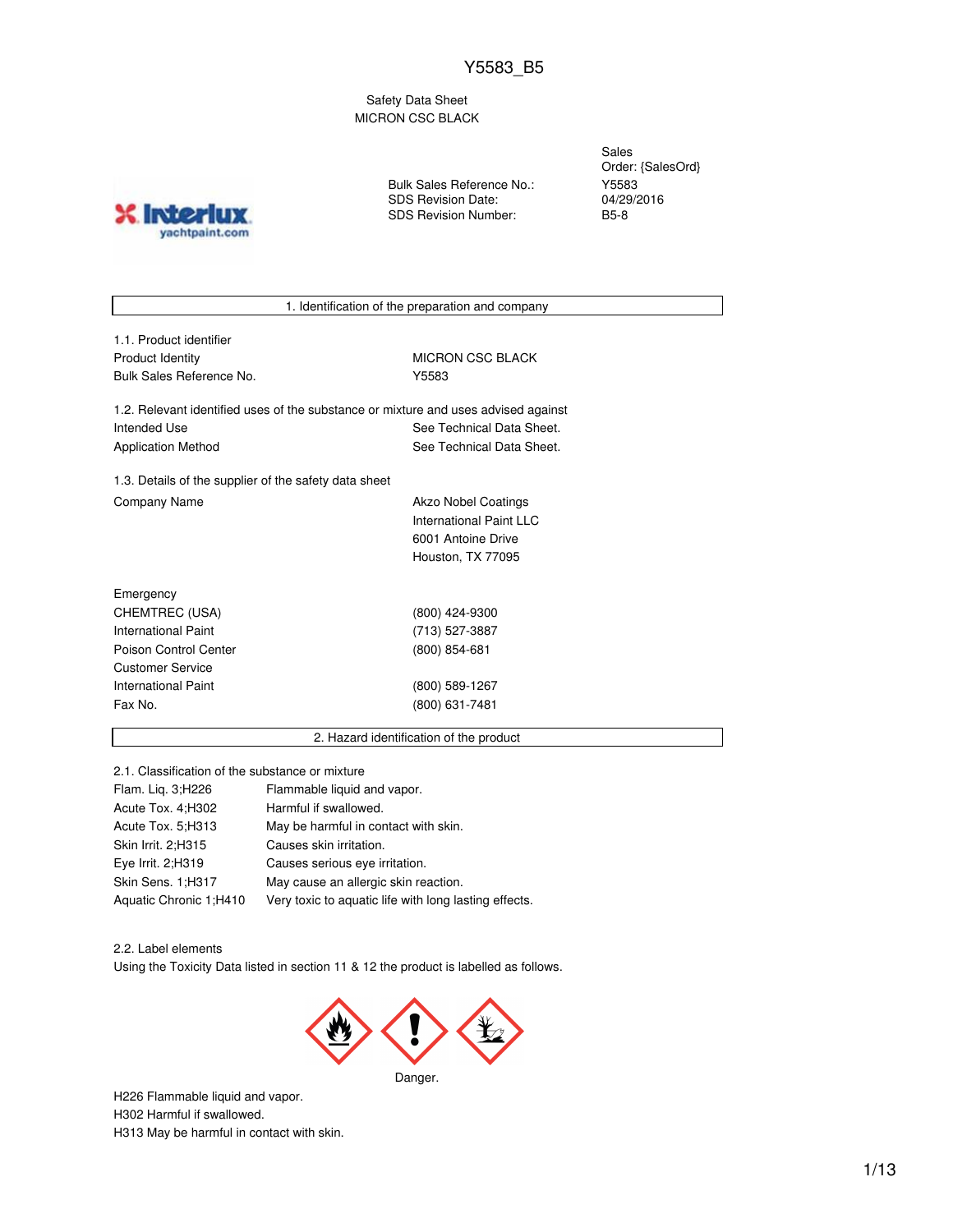H315 Causes skin irritation.

H317 May cause an allergic skin reaction.

H319 Causes serious eye irritation.

H410 Very toxic to aquatic life with long lasting effects.

P210 Keep away from heat / sparks / open flames / hot surfaces - No smoking.

P235 Keep cool.

P240 Ground / bond container and receiving equipment.

P241 Use explosion-proof electrical / ventilating / light / equipment.

P242 Use only non-sparking tools.

P243 Take precautionary measures against static discharge.

P260 Do not breathe mist / vapors / spray.

P261 Avoid breathing dust / fume / gas / mist / vapors / spray.

P262 Do not get in eyes, on skin, or on clothing.

P270 Do not eat, drink or smoke when using this product.

P272 Contaminated work clothing should not be allowed out of the workplace.

P273 Avoid release to the environment.

P280 Wear protective gloves / eye protection / face protection.

P301+310 IF SWALLOWED: Immediately call a POISON CENTER or doctor/physician.

P302+352 IF ON SKIN: Wash with soap and water.

P303+361+353 IF ON SKIN (or hair): Remove/Take off immediately all contaminated clothing. Rinse skin with water/shower.

P305+351+338 IF IN EYES: Rinse continuously with water for several minutes. Remove contact lenses if

present and easy to do - continue rinsing.

P312 Call a POISON CENTER or doctor / physician if you feel unwell.

P330 Rinse mouth.

P331 Do NOT induce vomiting.

P333+313 If skin irritation or a rash occurs: Get medical advice/attention.

P337 If eye irritation persists:.

P362 Take off contaminated clothing and wash before reuse.

P363 Wash contaminated clothing before reuse.

P370 In case of fire: Use water spray, fog, or regular foam..

P391 Collect spillage.

P403+233 Store in a well ventilated place. Keep container tightly closed.

P501 Dispose of contents / container in accordance with local / national regulations.

| <b>HMIS Rating</b> | Health: 2* | Flammability: 3 | Reactivity: 0 |
|--------------------|------------|-----------------|---------------|
|                    |            |                 |               |

3. Composition/information on ingredients

This product contains the following substances that present a hazard within the meaning of the relevant State and Federal Hazardous Substances regulations.

| Ingredient/Chemical<br><b>Designations</b>               |            | <b>Weight % GHS Classification</b>                                                                                                              | <b>Notes</b> |
|----------------------------------------------------------|------------|-------------------------------------------------------------------------------------------------------------------------------------------------|--------------|
| Copper oxide (Cu2O)<br>CAS Number: 0001317-39-1          | 25 - 50    | Acute Tox. 4;H302<br><b>Aquatic Acute</b><br>1:H400<br><b>Aquatic Chronic</b><br>1:H410                                                         | [1]          |
| Xylenes (o-, m-, p- isomers)<br>CAS Number: 0001330-20-7 | 10 - 25    | Flam. Lig. 3;H226<br>Acute Tox. 4; H332<br>Acute Tox. 4; H312<br>Skin Irrit. 2:H315<br>Eve Irrit. 2:H319<br>STOT SE 3:H335<br>Asp. Tox. 1; H304 | $[1][2]$     |
| Rosin<br><b>CAS Number:</b><br>0008050-09-7              | $1.0 - 10$ | Skin Sens. 1:H317                                                                                                                               | [1]          |
| Zinc oxide<br>CAS Number:<br>0001314-13-2                | $1.0 - 10$ | Aquatic Acute<br>1;H400<br><b>Aquatic Chronic</b>                                                                                               | [1][2]       |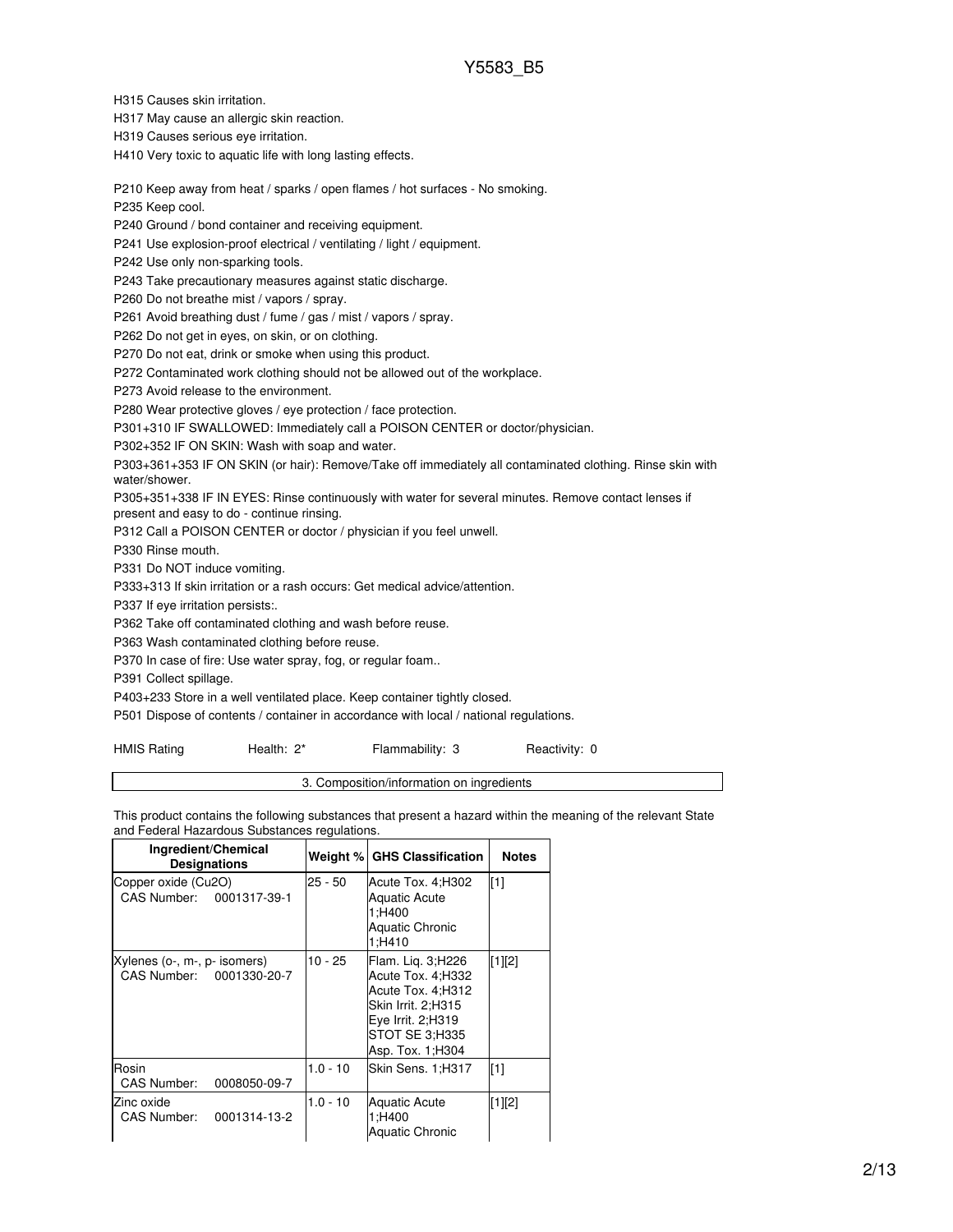|                                                                   |            | 1;H410                                                                                                                                    |        |
|-------------------------------------------------------------------|------------|-------------------------------------------------------------------------------------------------------------------------------------------|--------|
| Glass, oxide, chemicals<br>CAS Number:<br>0065997-17-3            | $1.0 - 10$ |                                                                                                                                           | $[1]$  |
| Benzene, ethyl-<br>CAS Number:<br>0000100-41-4                    | $1.0 - 10$ | Flam. Liq. 2;H225<br>Acute Tox. 4;H332<br>Asp. Tox. 1;H304<br>Eye Irrit. 2;H319<br>Skin Irrit. 2:H315<br>STOT SE 3;H335<br>STOT RE 2;H373 | [1][2] |
| Polymer<br><b>CAS Number:</b><br><b>TS-RV0611</b>                 | $1.0 - 10$ |                                                                                                                                           | $[1]$  |
| Petroleum naphtha<br>CAS Number:<br>0064742-95-6                  | $1.0 - 10$ | Asp. Tox. 1;H304<br><b>Aquatic Chronic</b><br>2;H411 (Self<br>Classification)                                                             | [1]    |
| ETHYLTOLUENESULFONAMIDE   1.0 - 10<br>CAS Number:<br>0008047-99-2 |            |                                                                                                                                           | $[1]$  |
| 1,2,4-Trimethyl benzene<br>CAS Number: 0000095-63-6               | $1.0 - 10$ | Flam. Lig. 3;H226<br>Acute Tox. 4;H332<br>Eye Irrit. 2:H319<br>STOT SE 3;H335<br>Skin Irrit. 2;H315<br><b>Aquatic Chronic</b><br>2:H411   | [1]    |
| Copper oxide<br><b>CAS Number:</b><br>0001317-38-0                | $1.0 - 10$ |                                                                                                                                           | $[1]$  |

[1] Substance classified with a health or environmental hazard.

[2] Substance with a workplace exposure limit.

[3] PBT-substance or vPvB-substance.

\*The full texts of the phrases are shown in Section 16.

4. First aid measures

|  |  |  |  |  |  | 4.1. Description of first aid measures |  |
|--|--|--|--|--|--|----------------------------------------|--|
|--|--|--|--|--|--|----------------------------------------|--|

| General         | Remove contaminated clothing and shoes. Get medical attention immediately. Wash<br>clothing before reuse. Thoroughly clean or destroy contaminated shoes.                                                                                                                                             |
|-----------------|-------------------------------------------------------------------------------------------------------------------------------------------------------------------------------------------------------------------------------------------------------------------------------------------------------|
| Inhalation      | If inhaled, remove to fresh air. If not breathing, give artificial respiration. If breathing is<br>difficult, give oxygen. Get medical attention immediately.                                                                                                                                         |
| Eyes            | In case of contact, immediately flush eyes with plenty of water for at least 15 minutes.<br>Get medical attention immediately.                                                                                                                                                                        |
| Skin            | In case of contact, immediately flush skin with soap and plenty of water. Get medical<br>attention immediately.                                                                                                                                                                                       |
| Ingestion       | If swallowed, immediately contact Poison Control Center at 1-800-854-6813. DO NOT<br>induce vomiting unless instructed to do so by medical personnel. Never give anything<br>by mouth to an unconscious person.                                                                                       |
|                 | 4.2. Most important symptoms and effects, both acute and delayed                                                                                                                                                                                                                                      |
| Overview        | NOTICE: Reports have associated repeated and prolonged occupational<br>overexposure to solvents with permanent brain and nervous system damage.<br>Intentional misuse by deliberately concentrating and inhaling the contents may be<br>harmful or fatal. Avoid contact with eyes, skin and clothing. |
| Inhalation      | Harmful if inhaled. Causes nose and throat irritation. Vapors may affect the brain or<br>nervous system causing dizziness, headache or nausea.                                                                                                                                                        |
| Eyes            | Causes severe eve irritation. Avoid contact with eyes.                                                                                                                                                                                                                                                |
| Skin            | Causes skin irritation. May cause allergic skin reaction. May be harmful if absorbed<br>through the skin.                                                                                                                                                                                             |
| Ingestion       | Harmful if swallowed. May cause abdominal pain, nausea, vomiting, diarrhea, or<br>drowsiness.                                                                                                                                                                                                         |
| Chronic effects | Possible cancer hazard. Contains an ingredient which may cause cancer based on<br>animal data (See Section 2 and Section 15 for each ingredient). Risk of cancer<br>depends on duration and level of exposure.                                                                                        |
|                 | 5. Fire-fighting measures                                                                                                                                                                                                                                                                             |

5. Fire-fighting measures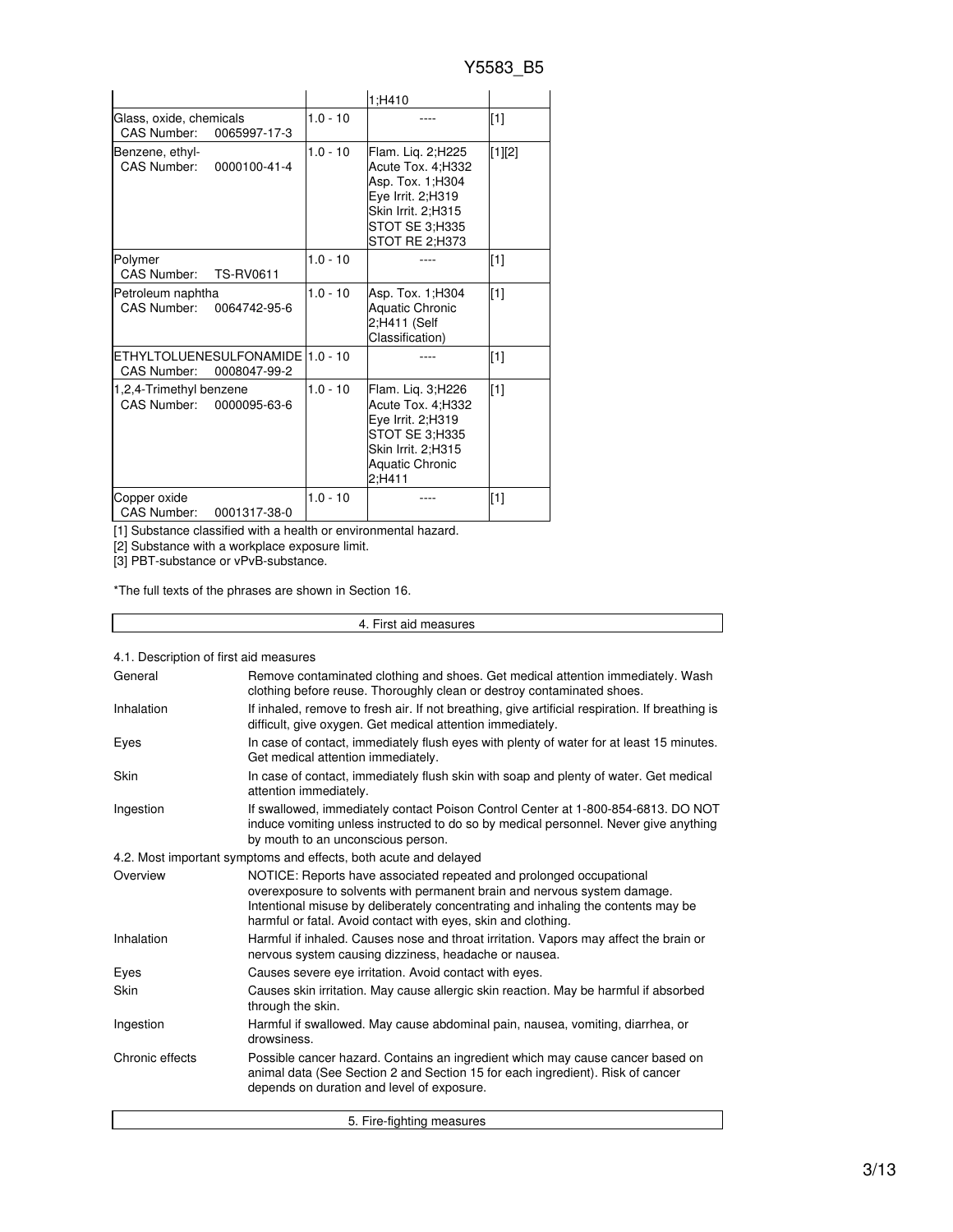### 5.1. Extinguishing media

CAUTION: This product has a very low flashpoint. Use of water spray when fighting fire may be inefficient. CAUTION: For mixtures containing alcohol or polar solvent, alcohol-resistant foam may be more effective. SMALL FIRES: Use dry chemical, CO2, water spray or regular foam. LARGE FIRES: Use water spray, fog, or regular foam. Do not use straight streams. Move containers from fire area if you can do so without risk.

### 5.2. Special hazards arising from the substance or mixture

HIGHLY FLAMMABLE MATERIALS: Will be easily ignited by heat, sparks or flames. Vapors may form explosive mixtures with air. Vapors may travel to source of ignition and flash back. Most vapors are heavier than air. They will spread along ground and collect in low or confined areas (sewers, basements, tanks) creating a vapor explosion hazard. Runoff to sewers may create fire or explosion hazard. Containers may explode when heated. Many liquids are lighter than water.

5.3. Advice for fire-fighters

Cool closed containers exposed to fire by spraying them with water. Do not allow run off water and contaminants from fire fighting to enter drains or water courses.

ERG Guide No. 128

6. Accidental release measures

6.1. Personal precautions, protective equipment and emergency procedures

ELIMINATE ALL IGNITION SOURCES (no smoking, flares, sparks or flames in immediate area). Use only non-sparking equipment to handle spilled material and absorbent. Do not touch or walk through spilled material. Stop leak if you can do so without risk. Prevent entry into waterways, sewers, basements or confined areas. A vapor suppressing foam may be used to reduce vapors. Absorb or cover with dry earth, sand, or other non-combustible material and transfer to containers. Use non-sparking tools to collect absorbed material.

6.2. Environmental precautions

Do not allow spills to enter drains or watercourses.

6.3. Methods and material for containment and cleaning up

CALL CHEMTREC at (800)-424-9300 for emergency response. Isolate spill or leak area immediately for at least 50 meters (150 feet) in all directions. Keep unauthorized personnel away. Stay upwind. Keep out of low areas. Ventilate closed spaces before entering. LARGE SPILLS: Consider initial downwind evacuation for at least 300 meters (1000 feet).

7. Handling and storage

7.1. Precautions for safe handling

**Handling** 

Vapors may cause flash fire or ignite explosively.

In Storage Keep away from heat, sparks and flame.

7.2. Conditions for safe storage, including any incompatibilities

Store between 40-100F (4-38C).

Do not get in eyes, on skin or clothing.

Strong oxidizing agents.

Do not smoke. Extinguish all flames and pilot lights, and turn off stoves, heaters, electric motors and other sources of ignition during use and until all vapors are gone.

7.3. Specific end use(s)

Close container after each use.

Wash thoroughly after handling.

Prevent build-up of vapors by opening all windows and doors to achieve cross-ventilation.

|--|

#### 8.1. Control parameters

| CAS No. | <b>Inaredient</b>                    | <b>Source</b> | Value |
|---------|--------------------------------------|---------------|-------|
|         | 0000095-63-6 1.2.4-Trimethyl benzene | <b>OSHA</b>   |       |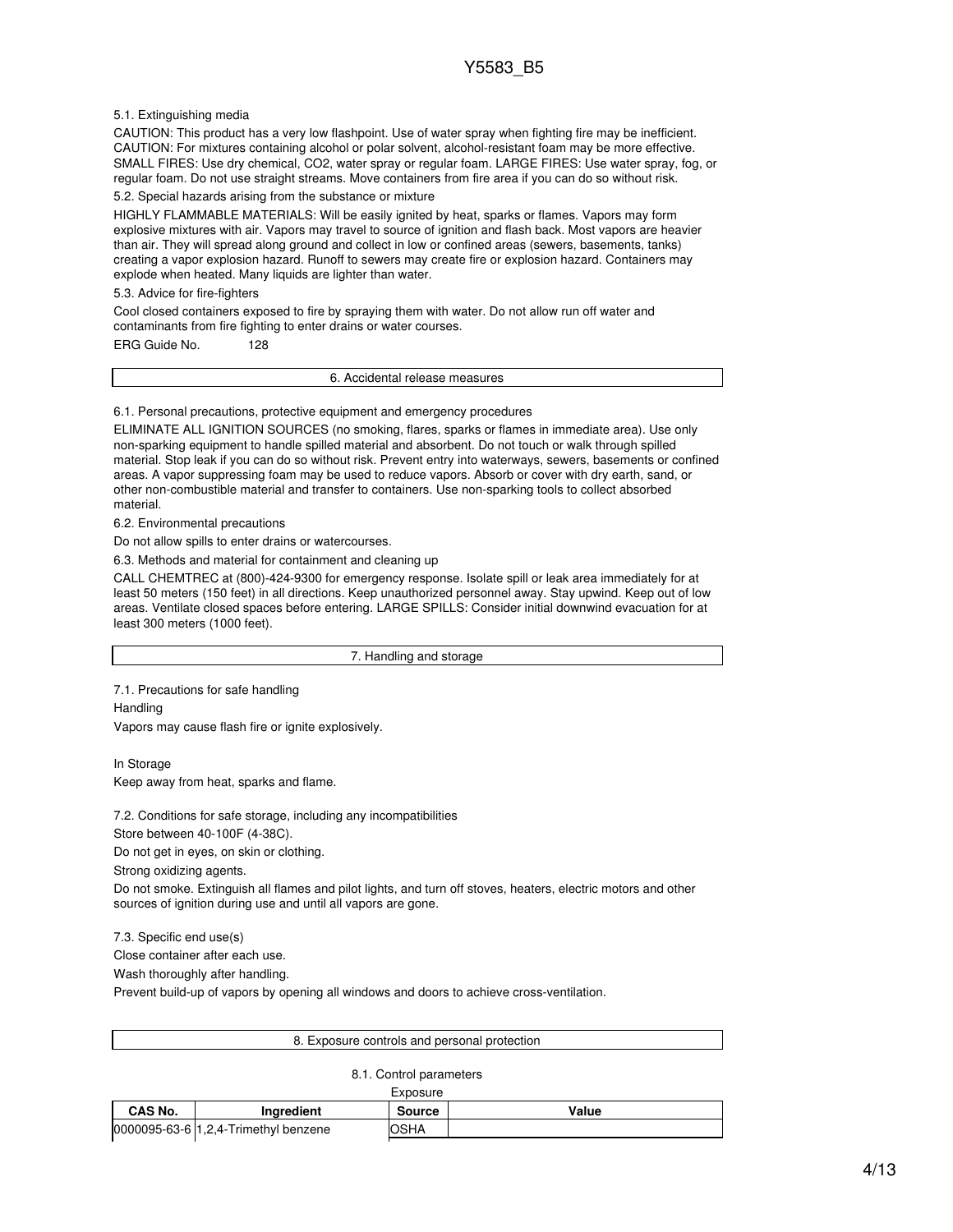| Y5583 B5 |
|----------|
|          |

|                           |                                           | <b>ACGIH</b>            |                                                                                                            |
|---------------------------|-------------------------------------------|-------------------------|------------------------------------------------------------------------------------------------------------|
|                           |                                           | <b>NIOSH</b>            | 25 ppm TWA; 125 mg/m3 TWA                                                                                  |
|                           |                                           | Supplier                |                                                                                                            |
|                           |                                           | OHSA,                   |                                                                                                            |
|                           |                                           | CAN                     |                                                                                                            |
|                           |                                           | Mexico                  |                                                                                                            |
|                           |                                           | <b>Brazil</b>           |                                                                                                            |
|                           | 0000100-41-4 Benzene, ethyl-              | <b>OSHA</b>             | 100 ppm TWA; 435 mg/m3 TWA125 ppm STEL;<br>545 mg/m3 STEL                                                  |
|                           |                                           | <b>ACGIH</b>            | 20 ppm TWA                                                                                                 |
|                           |                                           | <b>NIOSH</b>            | 100 ppm TWA; 435 mg/m3 TWA125 ppm STEL;<br>545 mg/m3 STEL800 ppm IDLH (10% LEL)                            |
|                           |                                           | Supplier                |                                                                                                            |
|                           |                                           | OHSA,<br>CAN            | 20 ppm TWA                                                                                                 |
|                           |                                           | Mexico                  | 100 ppm TWA LMPE-PPT; 435 mg/m3 TWA<br>LMPE-PPT125 ppm STEL [LMPE-CT]; 545<br>mg/m3 STEL [LMPE-CT]         |
|                           |                                           | Brazil                  | 78 ppm TWA LT; 340 mg/m3 TWA LT                                                                            |
| 0001314-13-2 Zinc oxide   |                                           | OSHA                    | 5 mg/m3 TWA (fume); 15 mg/m3 TWA (total<br>dust); 5 mg/m3 TWA (respirable fraction)10<br>mg/m3 STEL (fume) |
|                           |                                           | <b>ACGIH</b>            | 2 mg/m3 TWA (respirable fraction)10 mg/m3<br>STEL (respirable fraction)                                    |
|                           |                                           | <b>NIOSH</b>            | 5 mg/m3 TWA (dust and fume) 10 mg/m3 STEL<br>(fume)15 mg/m3 Ceiling (dust)500 mg/m3 IDLH                   |
|                           |                                           | Supplier                |                                                                                                            |
|                           |                                           | OHSA.<br>CAN            | 2 mg/m3 TWA (respirable)10 mg/m3 STEL<br>(respirable)                                                      |
|                           |                                           | Mexico                  | 5 mg/m3 TWA LMPE-PPT (fume); 10 mg/m3<br>TWA LMPE-PPT (dust)10 mg/m3 STEL<br>[LMPE-CT] (fume)              |
|                           |                                           | Brazil                  |                                                                                                            |
| 0001317-38-0 Copper oxide |                                           | OSHA                    |                                                                                                            |
|                           |                                           | ACGIH                   |                                                                                                            |
|                           |                                           | <b>NIOSH</b>            | 0.1 mg/m3 TWA (fume, as Cu)                                                                                |
|                           |                                           | Supplier                |                                                                                                            |
|                           |                                           | OHSA,                   |                                                                                                            |
|                           |                                           | CAN                     |                                                                                                            |
|                           |                                           | Mexico                  |                                                                                                            |
|                           |                                           | <b>Brazil</b>           |                                                                                                            |
|                           | 0001317-39-1 Copper oxide (Cu2O)          | <b>OSHA</b>             |                                                                                                            |
|                           |                                           | <b>ACGIH</b>            |                                                                                                            |
|                           |                                           | <b>NIOSH</b>            |                                                                                                            |
|                           |                                           | Supplier                |                                                                                                            |
|                           |                                           | OHSA,<br>CAN            |                                                                                                            |
|                           |                                           |                         |                                                                                                            |
|                           |                                           | Mexico<br><b>Brazil</b> |                                                                                                            |
|                           | 0001330-20-7 Xylenes (o-, m-, p- isomers) | OSHA                    | 100 ppm TWA; 435 mg/m3 TWA150 ppm STEL;<br>655 mg/m3 STEL                                                  |
|                           |                                           | <b>ACGIH</b>            | 100 ppm TWA150 ppm STEL                                                                                    |
|                           |                                           | <b>NIOSH</b>            |                                                                                                            |
|                           |                                           | Supplier                |                                                                                                            |
|                           |                                           | OHSA,                   | 100 ppm TWA150 ppm STEL                                                                                    |
|                           |                                           | CAN                     |                                                                                                            |
|                           |                                           | Mexico                  | 100 ppm TWA LMPE-PPT; 435 mg/m3 TWA<br>LMPE-PPT150 ppm STEL [LMPE-CT]; 655<br>mg/m3 STEL [LMPE-CT]         |
|                           |                                           | Brazil                  | 78 ppm TWA LT; 340 mg/m3 TWA LT                                                                            |
|                           |                                           |                         |                                                                                                            |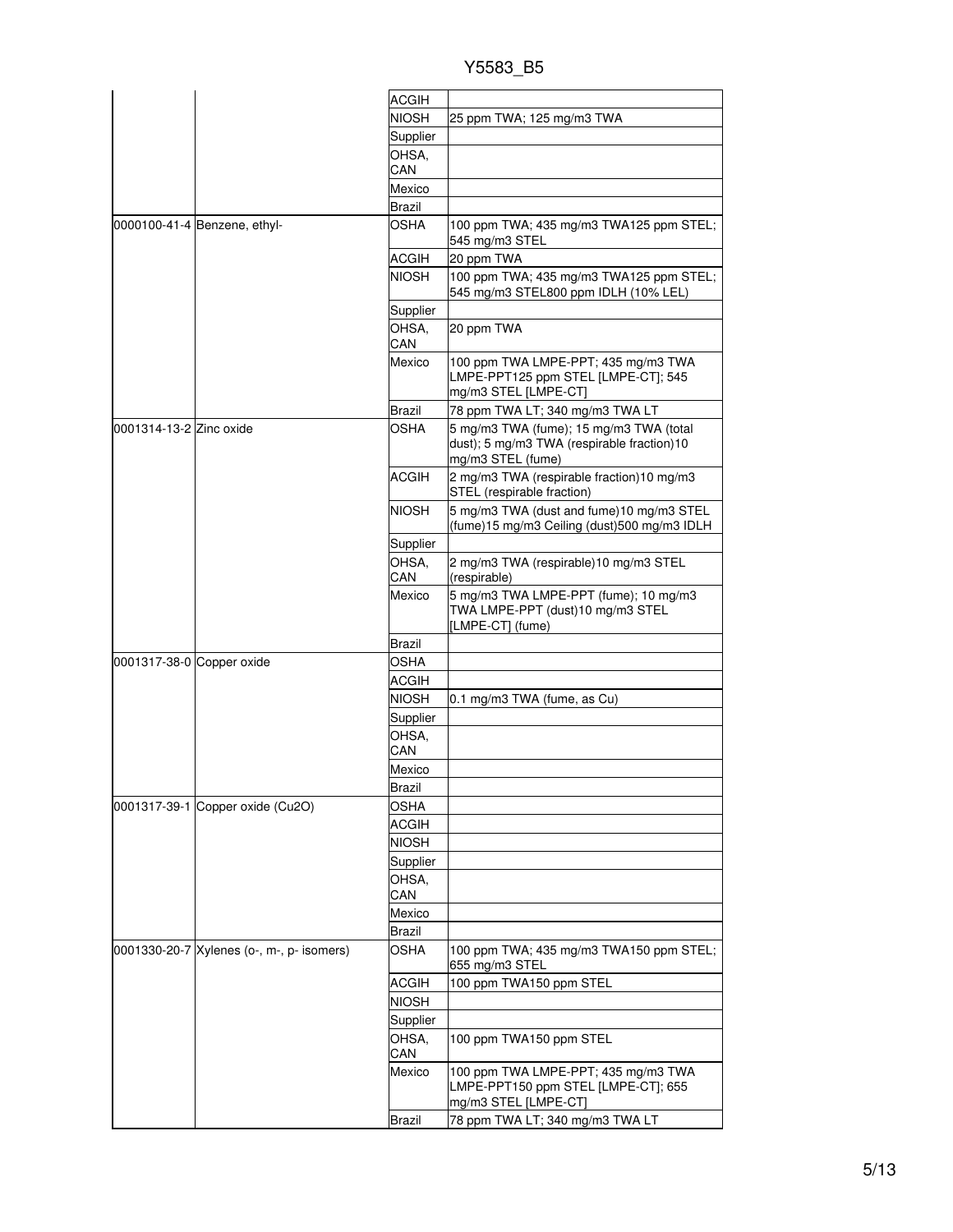| 0008047-99-2 ETHYLTOLUENESULFONAMIDE OSHA<br><b>ACGIH</b><br><b>NIOSH</b><br>Supplier |  |
|---------------------------------------------------------------------------------------|--|
|                                                                                       |  |
|                                                                                       |  |
|                                                                                       |  |
|                                                                                       |  |
| OHSA,                                                                                 |  |
| CAN                                                                                   |  |
| Mexico                                                                                |  |
| <b>Brazil</b>                                                                         |  |
| <b>OSHA</b><br>0008050-09-7 Rosin                                                     |  |
| <b>ACGIH</b>                                                                          |  |
| <b>NIOSH</b>                                                                          |  |
| Supplier                                                                              |  |
| OHSA,<br>exposure by all routes should be carefully                                   |  |
| CAN<br>controlled to levels as low as possible                                        |  |
| Mexico<br>0.1 mg/m3 TWA LMPE-PPT (as Formaldehyde)                                    |  |
| <b>Brazil</b>                                                                         |  |
| <b>OSHA</b><br>0064742-95-6 Petroleum naphtha                                         |  |
| <b>ACGIH</b>                                                                          |  |
| <b>NIOSH</b>                                                                          |  |
| Supplier                                                                              |  |
| OHSA,<br>CAN                                                                          |  |
| Mexico                                                                                |  |
| <b>Brazil</b>                                                                         |  |
| 0065997-17-3 Glass, oxide, chemicals<br><b>OSHA</b>                                   |  |
| <b>ACGIH</b>                                                                          |  |
| <b>NIOSH</b>                                                                          |  |
| Supplier                                                                              |  |
| OHSA,                                                                                 |  |
| CAN                                                                                   |  |
| Mexico                                                                                |  |
| <b>Brazil</b>                                                                         |  |
| TS-RV0611<br>Polymer<br><b>OSHA</b>                                                   |  |
| <b>ACGIH</b>                                                                          |  |
| <b>NIOSH</b>                                                                          |  |
| Supplier                                                                              |  |
| OHSA,<br>CAN                                                                          |  |
| Mexico                                                                                |  |
| <b>Brazil</b>                                                                         |  |

|                           | <b>Health Data</b>                        |              |                                                                      |  |  |  |
|---------------------------|-------------------------------------------|--------------|----------------------------------------------------------------------|--|--|--|
| CAS No.                   | Ingredient                                | Source       | Value                                                                |  |  |  |
|                           | 0000095-63-6 1.2.4-Trimethyl benzene      | <b>NIOSH</b> |                                                                      |  |  |  |
|                           | 0000100-41-4 Benzene, ethyl-              |              | NIOSH Eye skin                                                       |  |  |  |
| 0001314-13-2 Zinc oxide   |                                           |              | NIOSH Metal fume fever                                               |  |  |  |
| 0001317-38-0 Copper oxide |                                           | <b>NIOSH</b> |                                                                      |  |  |  |
|                           | 0001317-39-1 Copper oxide (Cu2O)          | <b>NIOSH</b> |                                                                      |  |  |  |
|                           | 0001330-20-7 Xylenes (o-, m-, p- isomers) | <b>NIOSH</b> | Central nervous system depressant;<br>respiratory and eye irritation |  |  |  |
|                           | 0008047-99-2 ETHYLTOLUENESULFONAMIDE      | <b>NIOSH</b> |                                                                      |  |  |  |
| 0008050-09-7 Rosin        |                                           | <b>NIOSH</b> |                                                                      |  |  |  |
|                           | 0064742-95-6 Petroleum naphtha            | <b>NIOSH</b> |                                                                      |  |  |  |
|                           | 0065997-17-3 Glass, oxide, chemicals      | <b>NIOSH</b> |                                                                      |  |  |  |
| <b>ITS-RV0611</b>         | Polymer                                   | <b>NIOSH</b> |                                                                      |  |  |  |

| Carcinogen Data |            |               |       |  |
|-----------------|------------|---------------|-------|--|
| CAS No.         | Ingredient | <b>Source</b> | Value |  |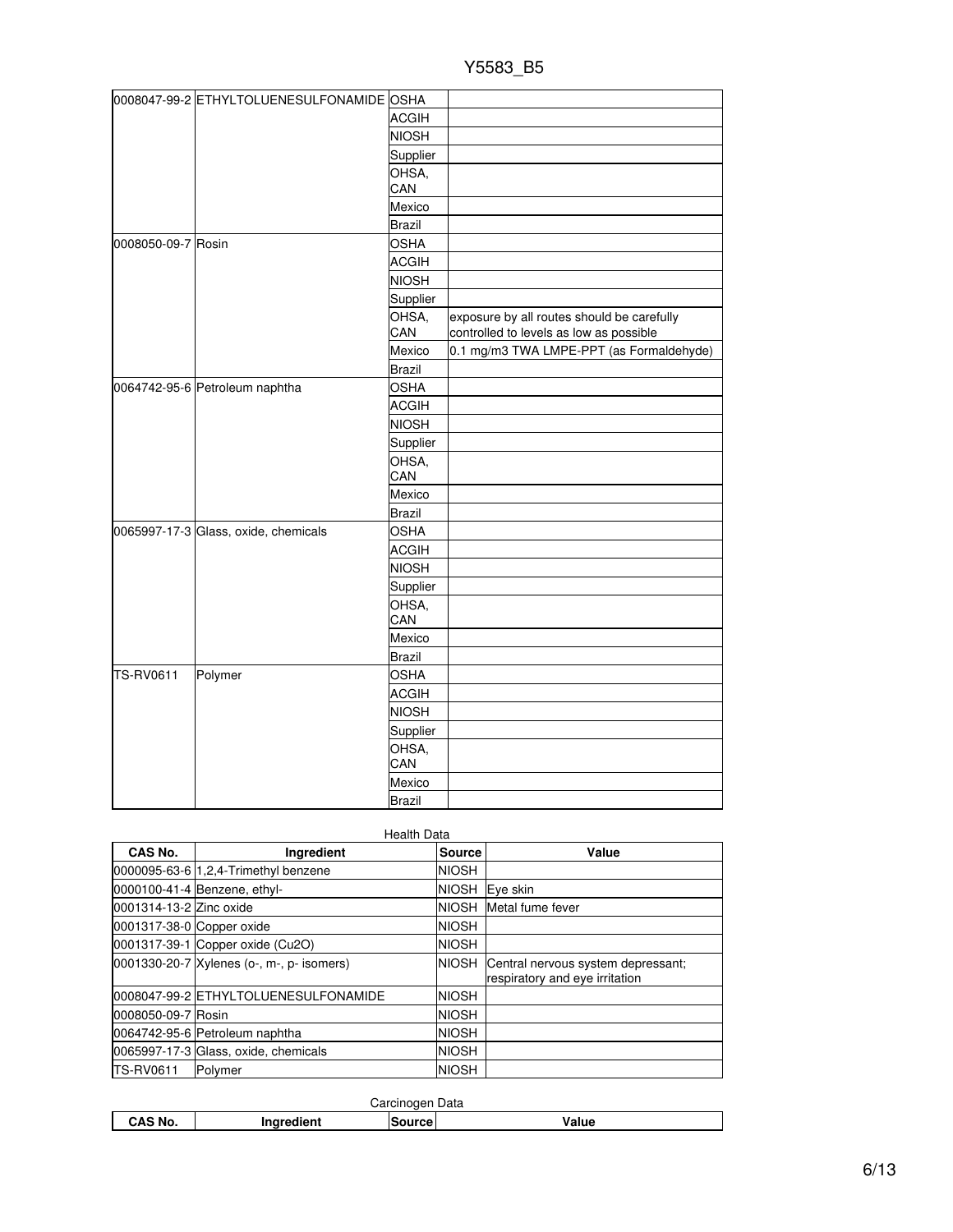|  |  | Y5583 B5 |  |
|--|--|----------|--|
|  |  |          |  |

|                           | 0000095-63-6 1,2,4-Trimethyl benzene      | OSHA        | Select Carcinogen: No                                                  |
|---------------------------|-------------------------------------------|-------------|------------------------------------------------------------------------|
|                           |                                           | <b>NTP</b>  | Known: No; Suspected: No                                               |
|                           |                                           | <b>IARC</b> | Group 1: No; Group 2a: No; Group 2b: No;                               |
|                           |                                           |             | Group 3: No; Group 4: No;                                              |
|                           | 0000100-41-4 Benzene, ethyl-              | OSHA        | Select Carcinogen: Yes                                                 |
|                           |                                           | NTP         | Known: No; Suspected: No                                               |
|                           |                                           | <b>IARC</b> | Group 1: No; Group 2a: No; Group 2b: Yes;                              |
|                           |                                           |             | Group 3: No; Group 4: No;                                              |
| 0001314-13-2 Zinc oxide   |                                           | OSHA        | Select Carcinogen: No                                                  |
|                           |                                           | <b>NTP</b>  | Known: No; Suspected: No                                               |
|                           |                                           | <b>IARC</b> | Group 1: No; Group 2a: No; Group 2b: No;<br>Group 3: No; Group 4: No;  |
| 0001317-38-0 Copper oxide |                                           | OSHA        | Select Carcinogen: No                                                  |
|                           |                                           | NTP         | Known: No; Suspected: No                                               |
|                           |                                           | <b>IARC</b> | Group 1: No; Group 2a: No; Group 2b: No;                               |
|                           |                                           |             | Group 3: No; Group 4: No;                                              |
|                           | 0001317-39-1 Copper oxide (Cu2O)          | OSHA        | Select Carcinogen: No                                                  |
|                           |                                           | NTP.        | Known: No; Suspected: No                                               |
|                           |                                           | <b>IARC</b> | Group 1: No; Group 2a: No; Group 2b: No;                               |
|                           |                                           |             | Group 3: No; Group 4: No;                                              |
|                           | 0001330-20-7 Xylenes (o-, m-, p- isomers) | OSHA        | Select Carcinogen: No                                                  |
|                           |                                           | NTP         | Known: No; Suspected: No                                               |
|                           |                                           | <b>IARC</b> | Group 1: No; Group 2a: No; Group 2b: No;<br>Group 3: Yes; Group 4: No; |
|                           | 0008047-99-2 ETHYLTOLUENESULFONAMIDE OSHA |             | Select Carcinogen: No                                                  |
|                           |                                           | <b>NTP</b>  | Known: No; Suspected: No                                               |
|                           |                                           | <b>IARC</b> | Group 1: No; Group 2a: No; Group 2b: No;<br>Group 3: No; Group 4: No;  |
| 0008050-09-7 Rosin        |                                           | OSHA        | Select Carcinogen: No                                                  |
|                           |                                           | NTP         | Known: No; Suspected: No                                               |
|                           |                                           | <b>IARC</b> | Group 1: No; Group 2a: No; Group 2b: No;                               |
|                           |                                           |             | Group 3: No; Group 4: No;                                              |
|                           | 0064742-95-6 Petroleum naphtha            | OSHA        | Select Carcinogen: No                                                  |
|                           |                                           | <b>NTP</b>  | Known: No; Suspected: No                                               |
|                           |                                           | <b>IARC</b> | Group 1: No: Group 2a: No: Group 2b: No:<br>Group 3: No; Group 4: No;  |
|                           | 0065997-17-3 Glass, oxide, chemicals      | OSHA        | Select Carcinogen: No                                                  |
|                           |                                           | NTP         | Known: No; Suspected: No                                               |
|                           |                                           | <b>IARC</b> | Group 1: No; Group 2a: No; Group 2b: No;                               |
|                           |                                           |             | Group 3: No; Group 4: No;                                              |
| TS-RV0611                 | Polymer                                   | OSHA        | Select Carcinogen: No                                                  |
|                           |                                           | <b>NTP</b>  | Known: No; Suspected: No                                               |
|                           |                                           | <b>IARC</b> | Group 1: No: Group 2a: No: Group 2b: No:                               |
|                           |                                           |             | Group 3: No; Group 4: No;                                              |

#### 8.2. Exposure controls

Respiratory Select equipment to provide protection from the ingredients listed in Section 3 of this document. Ensure fresh air entry during application and drying. If you experience eye watering, headache or dizziness or if air monitoring demonstrates dust, vapor, or mist levels are above applicable limits, wear an appropriate, properly fitted respirator (NIOSH approved) during and after application. Follow respirator manufacturer's directions for respirator use. FOR USERS OF 3M RESPIRATORY PROTECTION ONLY: For information and assistance on 3M occupational health and safety products, call OH&ESD Technical Service toll free in U.S.A. 1-800-243-4630, in Canada call 1-800-267-4414. Please do not contact these numbers regarding other manufacturer's respiratory protection products. 3M does not endorse the accuracy of the information contained in this Material Safety Data Sheet. Eyes Avoid contact with eyes. Protective equipment should be selected to provide protection from exposure to the chemicals listed in Section 3 of this document. Depending on the site-specific conditions of use, safety glasses, chemical goggles, and/or head and face protection may be required to prevent contact. The equipment must be thoroughly cleaned, or discarded after each use.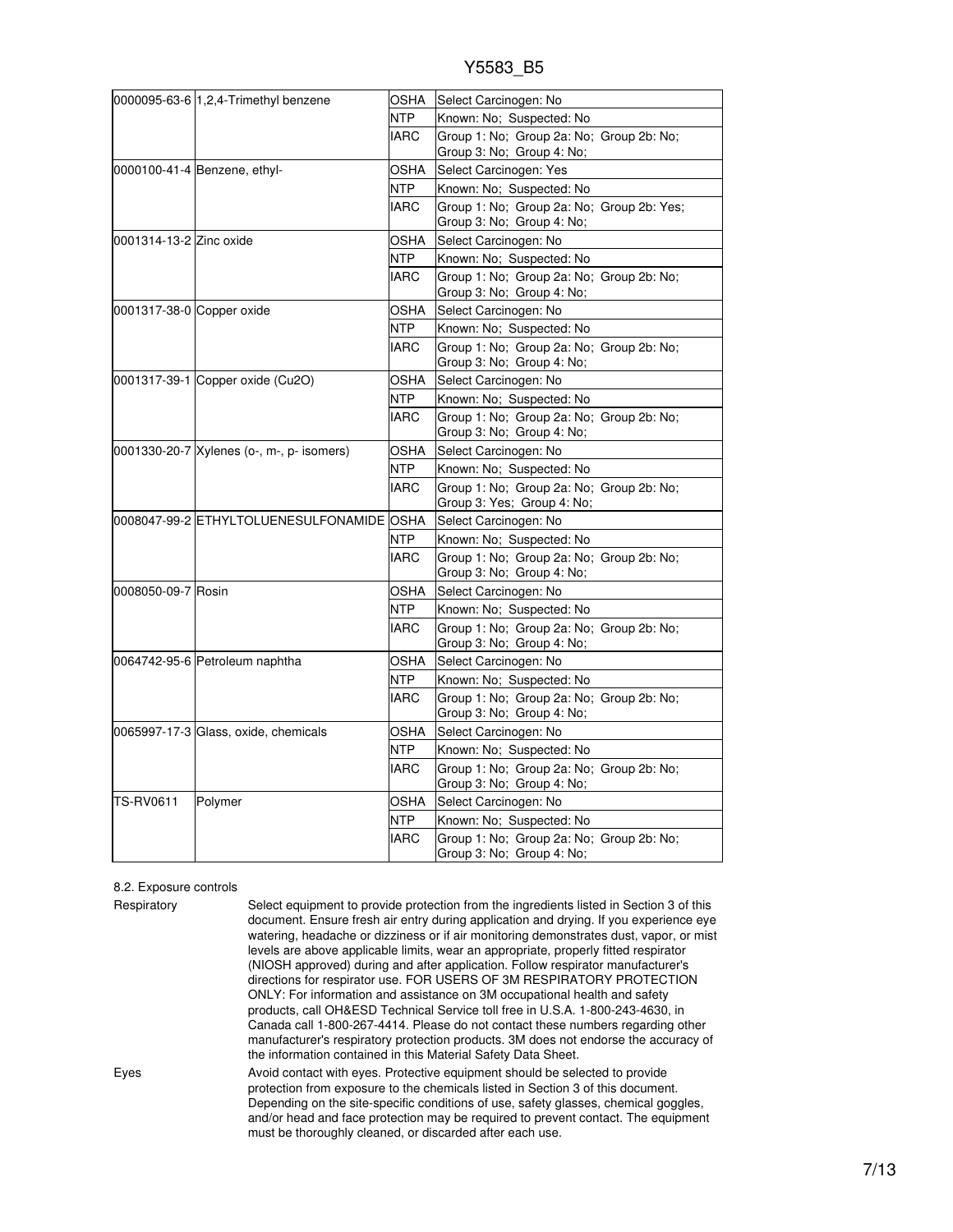# Y5583\_B5

| <b>Skin</b>                 | Protective equipment should be selected to provide protection from exposure to the<br>chemicals listed in Section 3 of this document. Depending on the site-specific<br>conditions of use, protective gloves, apron, boots, head and face protection may be<br>required to prevent contact. The equipment must be thoroughly cleaned, or discarded<br>after each use.    |
|-----------------------------|--------------------------------------------------------------------------------------------------------------------------------------------------------------------------------------------------------------------------------------------------------------------------------------------------------------------------------------------------------------------------|
| <b>Engineering Controls</b> | Depending on the site-specific conditions of use, provide adequate ventilation.                                                                                                                                                                                                                                                                                          |
| <b>Other Work Practices</b> | Emergency eye wash fountains and safety showers should be available in the<br>immediate vicinity of any potential exposure. Use good personal hygiene practices.<br>Wash hands before eating, drinking, using toilet facilities, etc. Promptly remove soiled<br>clothing and wash clothing thoroughly before reuse. Shower after work using plenty of<br>soap and water. |

| 9. Physical and chemical properties                                           |  |  |
|-------------------------------------------------------------------------------|--|--|
|                                                                               |  |  |
| <b>Black Liquid</b>                                                           |  |  |
| Not Measured                                                                  |  |  |
| No Established Limit                                                          |  |  |
| Not Measured                                                                  |  |  |
| 46 (°C) 115 (°F)                                                              |  |  |
| 27 (°C) 80 (°F)                                                               |  |  |
| Not Measured                                                                  |  |  |
| Not Applicable                                                                |  |  |
| Upper/lower flammability or explosive limits Lower Explosive Limit: .6        |  |  |
| Upper Explosive Limit: No Established Limit                                   |  |  |
| Not Measured                                                                  |  |  |
| Heavier than air                                                              |  |  |
| 1.82                                                                          |  |  |
| Not Measured                                                                  |  |  |
| Not Measured                                                                  |  |  |
| Not Measured                                                                  |  |  |
| Not Measured                                                                  |  |  |
| No Established Limit Not Measured                                             |  |  |
| Refer to the Technical Data Sheet or label where information is<br>available. |  |  |
| 486.94 (as supplied)                                                          |  |  |
| VOHAP content (gm/litre of Solid Coating)<br>(as supplied)<br>281.81          |  |  |
|                                                                               |  |  |

# 10. Stability and reactivity

10.1. Reactivity

No data available

10.2. Chemical stability This product is stable and hazardous polymerization will not occur. Not sensitive to mechanical impact. Excessive heat and fumes generation can occur if improperly handled. 10.3. Possibility of hazardous reactions No data available 10.4. Conditions to avoid

No data available

10.5. Incompatible materials

Strong oxidizing agents.

10.6. Hazardous decomposition products

HIGHLY FLAMMABLE MATERIALS: Will be easily ignited by heat, sparks or flames. Vapors may form explosive mixtures with air. Vapors may travel to source of ignition and flash back. Most vapors are heavier than air. They will spread along ground and collect in low or confined areas (sewers, basements, tanks) creating a vapor explosion hazard. Runoff to sewers may create fire or explosion hazard. Containers may explode when heated. Many liquids are lighter than water.

11. Toxicological information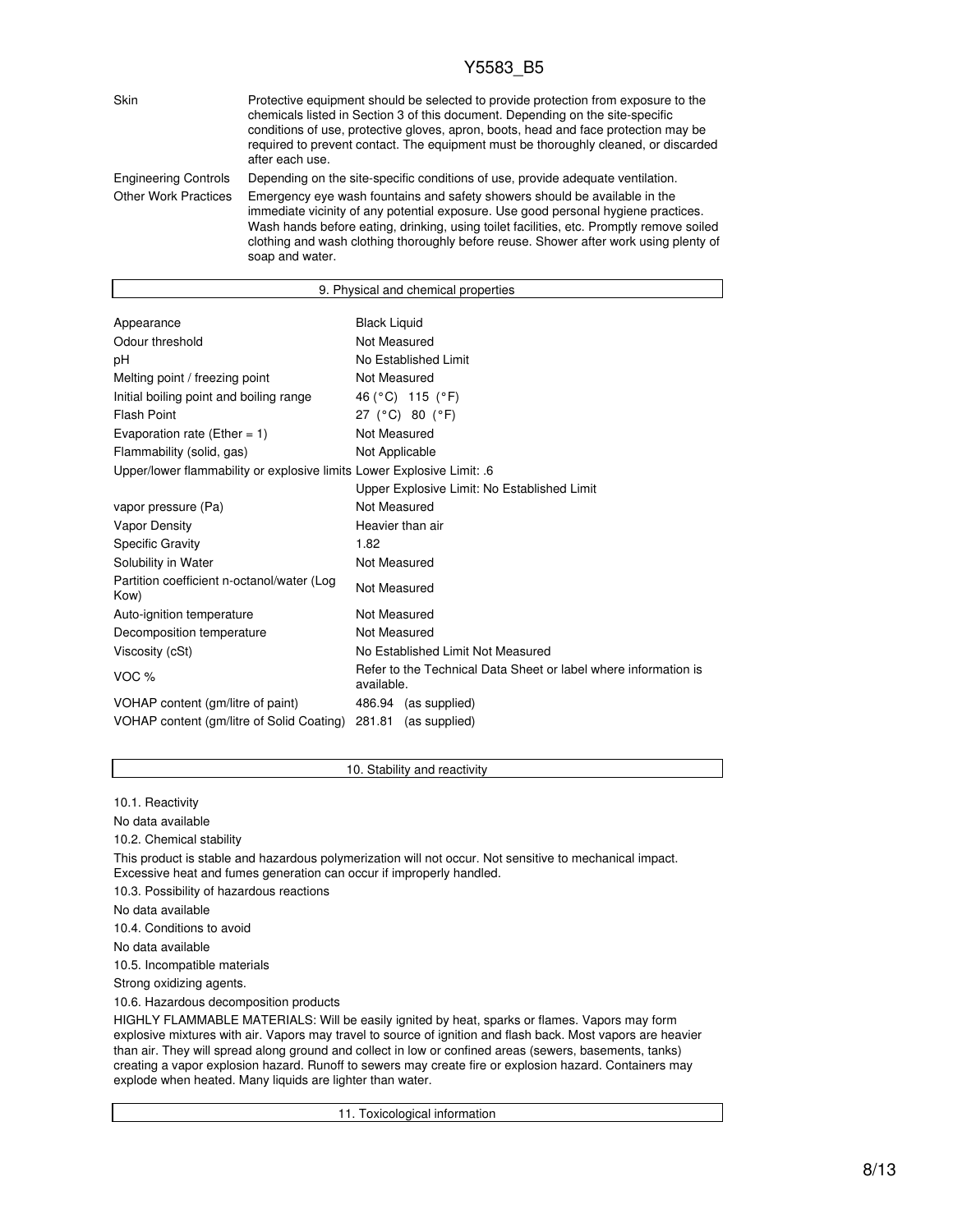# Acute toxicity

NOTICE: Reports have associated repeated and prolonged occupational overexposure to solvents with permanent brain and nervous system damage. Intentional misuse by deliberately concentrating and inhaling the contents may be harmful or fatal.

| Ingredient                                 | Oral LD50.<br>mg/kg                       | Skin LD50.<br>mg/kg                    | <b>Inhalation</b><br>Vapor LD50,<br>mg/L/4hr | <b>Inhalation</b><br>Dust/Mist LD50,<br>mg/L/4hr |
|--------------------------------------------|-------------------------------------------|----------------------------------------|----------------------------------------------|--------------------------------------------------|
| Copper oxide (Cu2O) - (1317-39-1)          | 470.00, Rat -<br>Category: 4              | 2,000.00,<br>Rabbit -<br>Category: 4   | No data<br>available                         | 50.00, Rat -<br>Category: NA                     |
| Xylenes (o-, m-, p- isomers) - (1330-20-7) | 4,299.00, Rat<br>- Category: 5            | 1,548.00,<br>Rabbit -<br>Category: 4   | 20.00, Rat -<br>Category: 4                  | No data available                                |
| Rosin - (8050-09-7)                        | 7,600.00, Rat<br>- Category:<br><b>NA</b> | 2,500.00,<br>Rabbit -<br>Category: 5   | No data<br>available                         | No data available                                |
| Zinc oxide - (1314-13-2)                   | 5.000.00. Rat<br>- Category: 5            | No data<br>available                   | No data<br>available                         | 2.50, Mouse -<br>Category: 4                     |
| Glass, oxide, chemicals - (65997-17-3)     | No data<br>available                      | No data<br>available                   | No data<br>available                         | No data available                                |
| Benzene, ethyl- - (100-41-4)               | 3,500.00, Rat<br>- Category: 5            | 15,433.00,<br>Rabbit -<br>Category: NA | 17.20, Rat -<br>Category: 4                  | No data available                                |
| Polymer - (TS-RV0611)                      | No data<br>available                      | No data<br>available                   | No data<br>available                         | No data available                                |
| Petroleum naphtha - (64742-95-6)           | 6,800.00, Rat<br>- Category:<br><b>NA</b> | 3,400.00,<br>Rabbit -<br>Category: 5   | No data<br>available                         | No data available                                |
| ETHYLTOLUENESULFONAMIDE -<br>$(8047-99-2)$ | No data<br>available                      | No data<br>available                   | No data<br>available                         | No data available                                |
| 1,2,4-Trimethyl benzene - (95-63-6)        | 3.400.00. Rat<br>- Category: 5            | 3.160.00.<br>Rabbit -<br>Category: 5   | 18.00. Rat -<br>Category: 4                  | No data available                                |
| Copper oxide - (1317-38-0)                 | 470.00, Rat -<br>Category: 4              | No data<br>available                   | No data<br>available                         | No data available                                |

| Item                                                                        | Category              | Hazard                               |
|-----------------------------------------------------------------------------|-----------------------|--------------------------------------|
| Acute Toxicity (mouth)                                                      |                       | Harmful if swallowed.                |
| Acute Toxicity (skin)                                                       |                       | May be harmful in contact with skin. |
| Acute Toxicity (inhalation)                                                 | Not Classified        | Not Applicable                       |
| Skin corrosion/irritation                                                   |                       | Causes skin irritation.              |
| Eye damage/irritation                                                       |                       | Causes serious eye irritation.       |
| Sensitization (respiratory)                                                 | <b>Not Classified</b> | Not Applicable                       |
| Sensitization (skin)                                                        |                       | May cause an allergic skin reaction. |
| Germ toxicity                                                               | <b>Not Classified</b> | Not Applicable                       |
| Carcinogenicity                                                             | Not Classified        | Not Applicable                       |
| <b>Reproductive Toxicity</b>                                                | <b>Not Classified</b> | Not Applicable                       |
| Specific target organ systemic toxicity Not Classified<br>(single exposure) |                       | Not Applicable                       |
| Specific target organ systemic<br>Toxicity (repeated exposure)              | <b>Not Classified</b> | Not Applicable                       |
| <b>Aspiration hazard</b>                                                    | Not Classified        | Not Applicable                       |

12. Ecological information

12.1. Toxicity

No additional information provided for this product. See Section 3 for chemical specific data.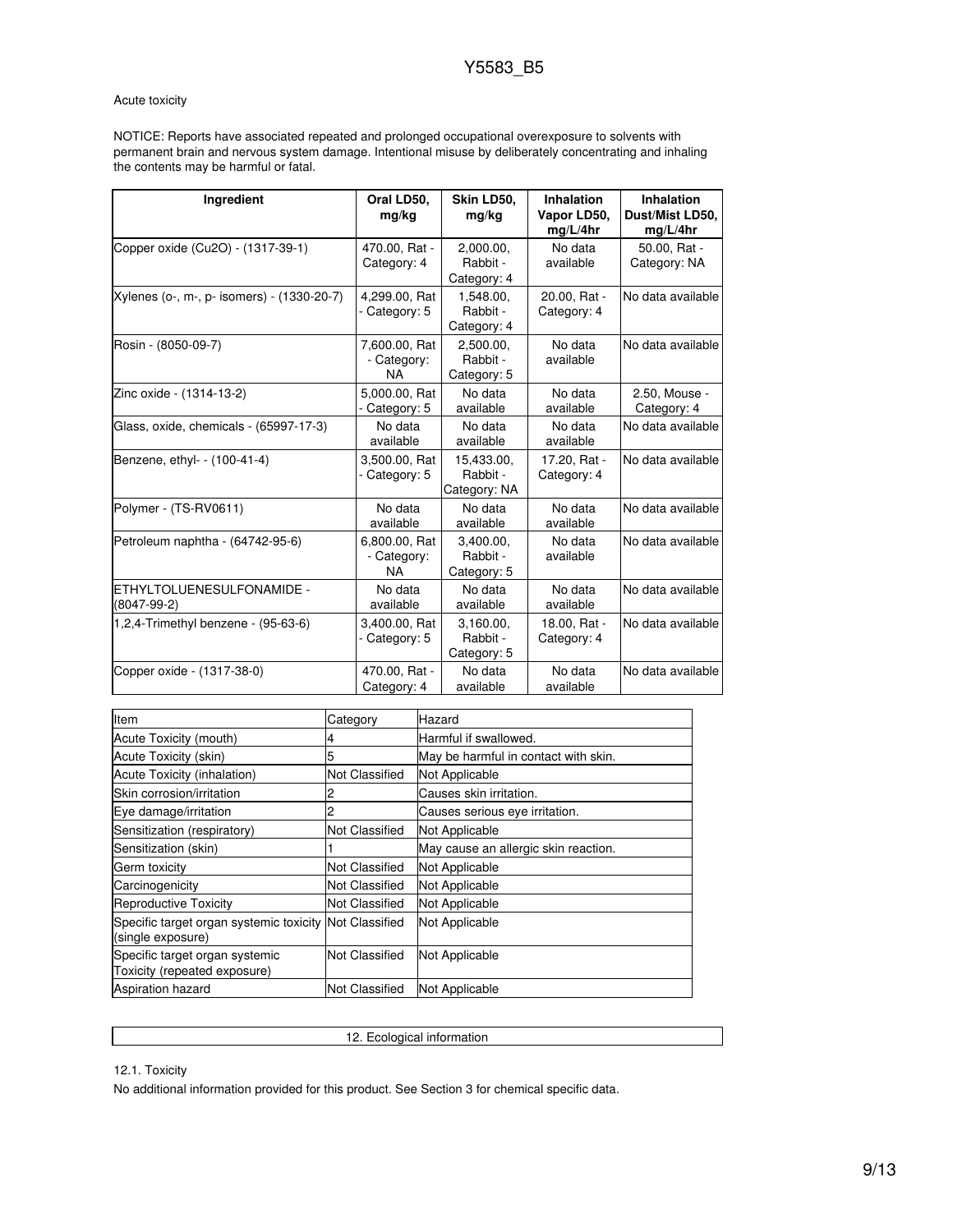# Aquatic Ecotoxicity

| Ingredient                                       | 96 hr LC50 fish,<br>mg/l      | 48 hr EC50 crustacea,<br>mg/l | ErC50 algae,<br>mg/l                              |
|--------------------------------------------------|-------------------------------|-------------------------------|---------------------------------------------------|
| Copper oxide (Cu2O) -<br>$(1317-39-1)$           | 0.075, Danio rerio            | 0.042, Daphnia similis        | 0.03 (96 hr), Pseudokirchneriella<br>subcapitata  |
| Xylenes (o-, m-, p- isomers) -<br>$(1330-20-7)$  | 3.30, Oncorhynchus<br>mykiss  | 8.50, Palaemonetes<br>pugio   | 100.00 (72 hr), Chlorococcales                    |
| Rosin - (8050-09-7)                              | 1.00, Danio rerio             | 10.00, Daphnia<br>magna       | 100.00 (72 hr), Selenastrum<br>capricornutum      |
| Zinc oxide - (1314-13-2)                         | 1.10, Oncorhynchus<br>mykiss  | 0.098, Daphnia<br>magna       | 0.042 (72 hr), Pseudokirchneriella<br>subcapitata |
| Glass, oxide, chemicals -<br>$(65997-17-3)$      | Not Available                 | Not Available                 | Not Available                                     |
| Benzene, ethyl- - (100-41-4)                     | 4.20, Oncorhynchus<br>mykiss  | 2.93, Daphnia magna           | 3.60 (96 hr), Pseudokirchneriella<br>subcapitata  |
| Polymer - (TS-RV0611)                            | Not Available                 | Not Available                 | $0.00$ (hr),                                      |
| Petroleum naphtha - (64742-95-6)                 | 9.22, Oncorhynchus<br>mykiss  | 6.14, Daphnia magna           | 19.00 (72 hr), Selenastrum<br>capricornutum       |
| <b>IETHYLTOLUENESULFONAMIDE</b><br>$(8047-99-2)$ | Not Available                 | Not Available                 | Not Available                                     |
| 1,2,4-Trimethyl benzene -<br>$(95-63-6)$         | 7.72, Pimephales<br>promelas  | 3.60, Daphnia magna           | Not Available                                     |
| Copper oxide - (1317-38-0)                       | 25.40, Oncorhynchus<br>mykiss | 0.011, Daphnia<br>magna       | 0.014 (72 hr), Pseudokirchneriella<br>subcapitata |

12.2. Persistence and degradability No data available 12.3. Bioaccumulative potential Not Measured 12.4. Mobility in soil No data available 12.5. Results of PBT and vPvB assessment This product contains no PBT/vPvB chemicals. 12.6. Other adverse effects No data available

### 13. Disposal considerations

13.1. Waste treatment methods

Do not allow spills to enter drains or watercourses.

Dispose of in accordance with local, state and federal regulations. (Also reference RCRA information in Section 15 if listed).

### 14. Transport information

| 14.1. UN number                       |               | UN 1263      |                                            |                                |
|---------------------------------------|---------------|--------------|--------------------------------------------|--------------------------------|
| 14.2. UN proper shipping name         |               | <b>PAINT</b> |                                            |                                |
| 14.3. Transport hazard class(es)      |               |              |                                            |                                |
| DOT (Domestic Surface Transportation) |               |              | IMO / IMDG (Ocean Transportation)          |                                |
| DOT Proper Shipping PAINT<br>Name     |               |              | <b>IMDG Proper</b><br><b>Shipping Name</b> | <b>PAINT</b>                   |
| <b>DOT Hazard Class</b>               | 3 - Flammable |              | <b>IMDG Hazard Class</b><br>Sub Class      | 3 - Flammable<br>3 - Flammable |
| UN / NA Number                        | UN 1263       |              |                                            |                                |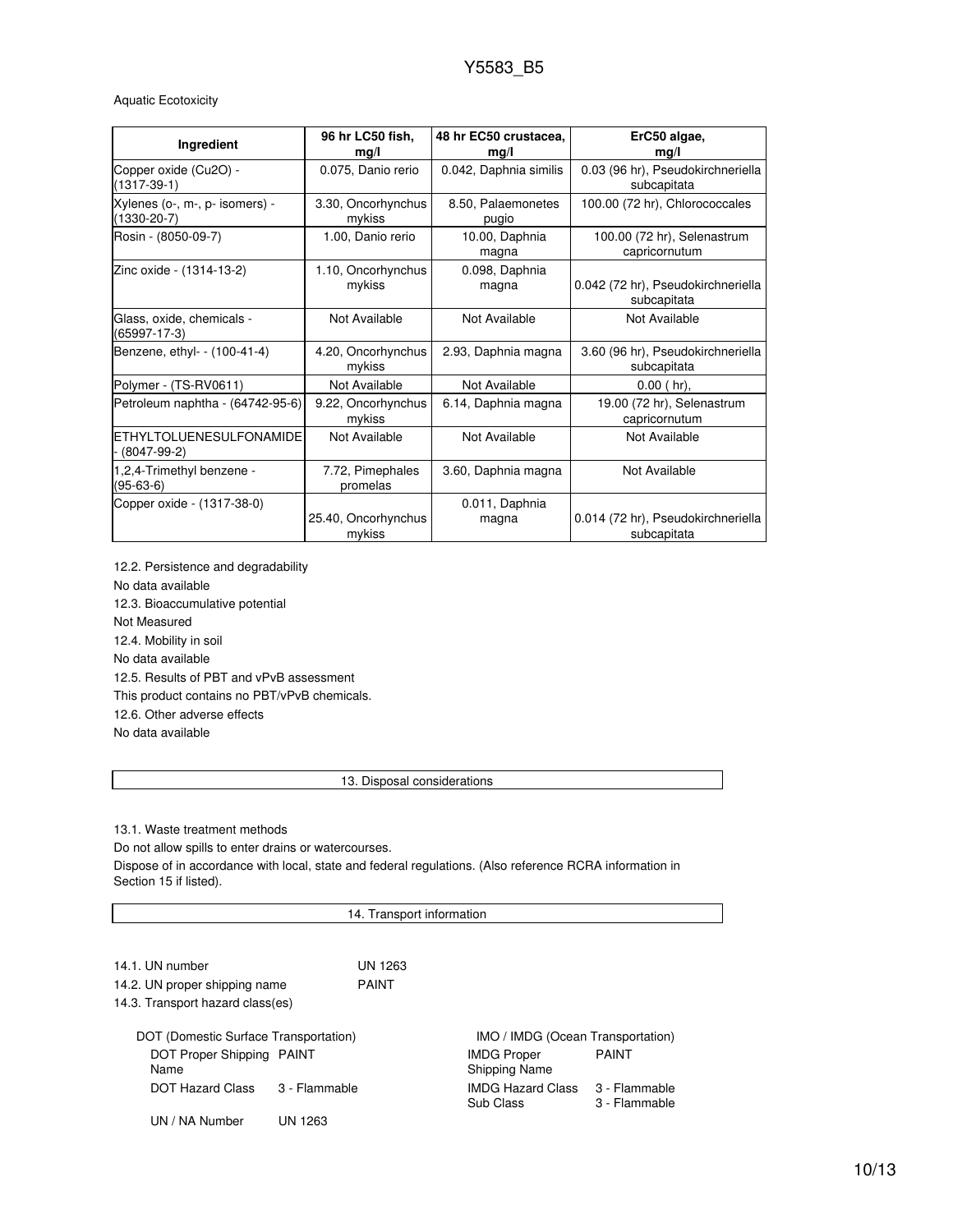# Y5583\_B5

| DOT Packing Group<br>CERCLA/DOT RQ                                                                        | Ш<br>55 gal. / 827 lbs.                         | <b>IMDG Packing Group III</b><br>System Reference<br>Code                                                                                                                                                                                                           | 2 |
|-----------------------------------------------------------------------------------------------------------|-------------------------------------------------|---------------------------------------------------------------------------------------------------------------------------------------------------------------------------------------------------------------------------------------------------------------------|---|
| 14.4. Packing group<br>14.5. Environmental hazards<br>IMDG                                                | Ш<br>Marine Pollutant: No (Copper oxide (Cu2O)) |                                                                                                                                                                                                                                                                     |   |
| 14.6. Special precautions for user                                                                        |                                                 |                                                                                                                                                                                                                                                                     |   |
| Not Applicable                                                                                            |                                                 |                                                                                                                                                                                                                                                                     |   |
| Not Applicable                                                                                            |                                                 | 14.7. Transport in bulk according to Annex II of MARPOL73/78 and the IBC Code                                                                                                                                                                                       |   |
|                                                                                                           |                                                 | 15. Regulatory information                                                                                                                                                                                                                                          |   |
| <b>Regulatory Overview</b>                                                                                | Inventory.                                      | The regulatory data in Section 15 is not intended to be all-inclusive, only selected<br>regulations are represented. All ingredients of this product are listed on the TSCA<br>(Toxic Substance Control Act) Inventory or are not required to be listed on the TSCA |   |
| <b>WHMIS Classification</b>                                                                               | <b>B2 D2B</b>                                   |                                                                                                                                                                                                                                                                     |   |
| DOT Marine Pollutants (10%):<br>(No Product Ingredients Listed)                                           |                                                 |                                                                                                                                                                                                                                                                     |   |
| DOT Severe Marine Pollutants (1%):<br>(No Product Ingredients Listed)                                     |                                                 |                                                                                                                                                                                                                                                                     |   |
| EPCRA 311/312 Chemicals and RQs (>.1%):                                                                   |                                                 |                                                                                                                                                                                                                                                                     |   |
| Copper<br>required if the diame)<br>Benzene, ethyl-                                                       | $(1000$ lb final RQ; 454 kg final RQ)           | (5000 lb final RQ (no reporting of releases of this hazardous substance is                                                                                                                                                                                          |   |
| Xylenes (o-, m-, p- isomers)<br>EPCRA 302 Extremely Hazardous (>.1%) :<br>(No Product Ingredients Listed) |                                                 | $(100$ lb final RQ; 45.4 kg final RQ)                                                                                                                                                                                                                               |   |
| EPCRA 313 Toxic Chemicals (>.1%) :                                                                        |                                                 |                                                                                                                                                                                                                                                                     |   |
| 1,2,4-Trimethyl benzene                                                                                   |                                                 |                                                                                                                                                                                                                                                                     |   |
| Copper                                                                                                    |                                                 |                                                                                                                                                                                                                                                                     |   |
| Benzene, ethyl-                                                                                           |                                                 |                                                                                                                                                                                                                                                                     |   |
| Xylenes (o-, m-, p- isomers)                                                                              |                                                 |                                                                                                                                                                                                                                                                     |   |
| Mass RTK Substances (>1%):                                                                                |                                                 |                                                                                                                                                                                                                                                                     |   |
| 1,2,4-Trimethyl benzene                                                                                   |                                                 |                                                                                                                                                                                                                                                                     |   |
| Benzene, ethyl-                                                                                           |                                                 |                                                                                                                                                                                                                                                                     |   |
| Xylenes (o-, m-, p- isomers)                                                                              |                                                 |                                                                                                                                                                                                                                                                     |   |
| Zinc oxide                                                                                                |                                                 |                                                                                                                                                                                                                                                                     |   |
| Penn RTK Substances (>1%) :                                                                               |                                                 |                                                                                                                                                                                                                                                                     |   |
| 1,2,4-Trimethyl benzene                                                                                   |                                                 |                                                                                                                                                                                                                                                                     |   |
| Benzene, ethyl-                                                                                           |                                                 |                                                                                                                                                                                                                                                                     |   |
| Xylenes (o-, m-, p- isomers)                                                                              |                                                 |                                                                                                                                                                                                                                                                     |   |
| Zinc oxide                                                                                                |                                                 |                                                                                                                                                                                                                                                                     |   |
| Penn Special Hazardous Substances (>.01%) :<br>(No Product Ingredients Listed)                            |                                                 |                                                                                                                                                                                                                                                                     |   |
| <b>RCRA Status:</b><br>(No Product Ingredients Listed)                                                    |                                                 |                                                                                                                                                                                                                                                                     |   |
| N.J. RTK Substances (>1%):                                                                                |                                                 |                                                                                                                                                                                                                                                                     |   |
| 1,2,4-Trimethyl benzene                                                                                   |                                                 |                                                                                                                                                                                                                                                                     |   |
| Benzene, ethyl-                                                                                           |                                                 |                                                                                                                                                                                                                                                                     |   |
| Xylenes (o-, m-, p- isomers)                                                                              |                                                 |                                                                                                                                                                                                                                                                     |   |
| Zinc oxide                                                                                                |                                                 |                                                                                                                                                                                                                                                                     |   |
| N.J. Special Hazardous Substances (>.01%) :                                                               |                                                 |                                                                                                                                                                                                                                                                     |   |
| Aluminum                                                                                                  |                                                 |                                                                                                                                                                                                                                                                     |   |
| Cumene                                                                                                    |                                                 |                                                                                                                                                                                                                                                                     |   |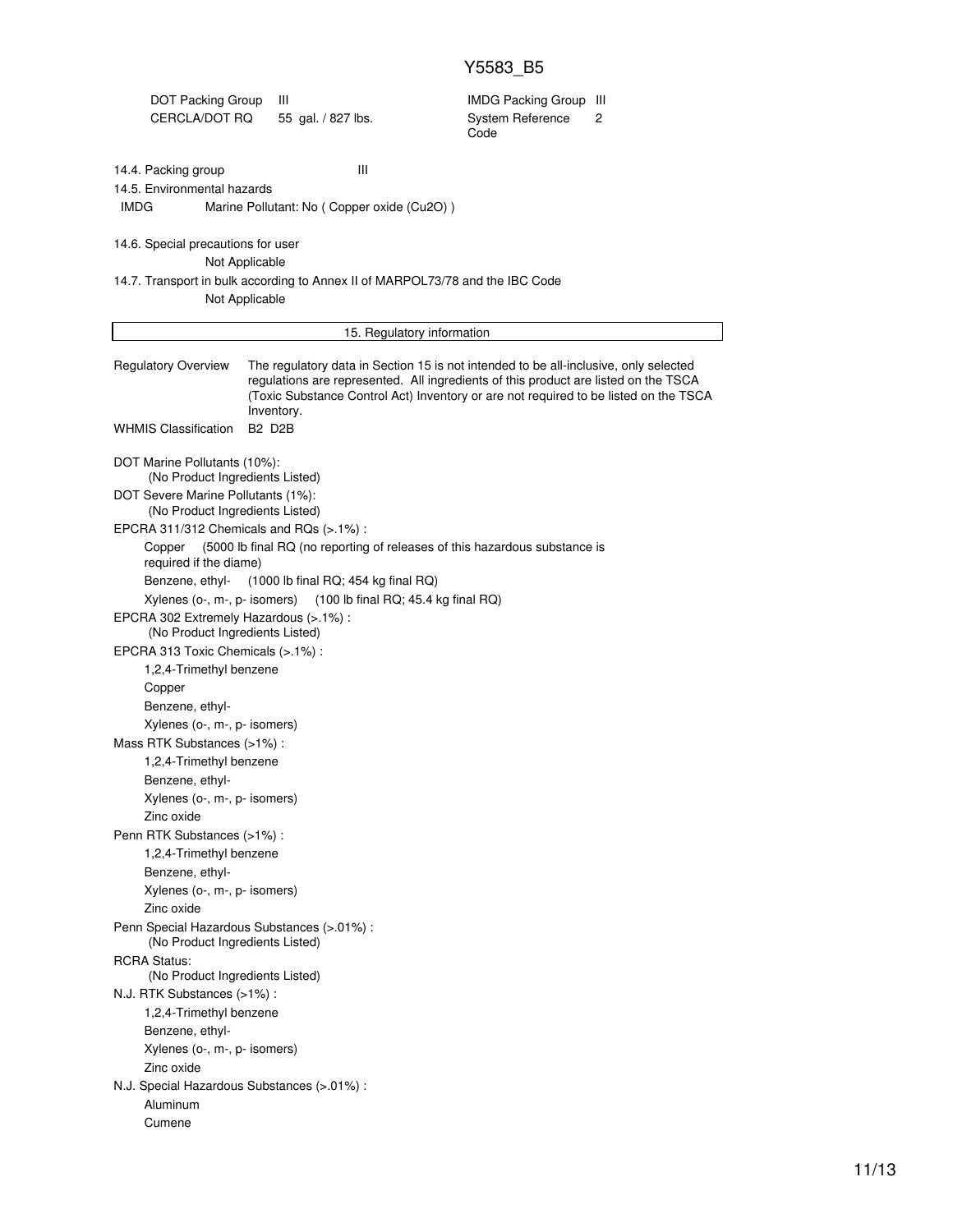Benzene, ethyl-Silica, cristobalite Silicon Titanium Xylenes (o-, m-, p- isomers) Zinc N.J. Env. Hazardous Substances (>.1%) : 1,2,4-Trimethyl benzene Copper Benzene, ethyl-Xylenes (o-, m-, p- isomers) Proposition 65 - Carcinogens (>0%): Cadmium Cumene Benzene, ethyl-Lead Nickel **Quartz** Proposition 65 - Female Repro Toxins (>0%): Lead Benzene, methyl-Proposition 65 - Male Repro Toxins (>0%): Cadmium Lead Proposition 65 - Developmental Toxins (>0%): Cadmium Lead Benzene, methyl-

16. Other information

The information and recommendations contained herein are based upon data believed to be correct. However, no guarantee or warranty of any kind, expressed or implied, is made with respect to the information contained herein. We accept no responsibility and disclaim all liability for any harmful effects which may be caused by exposure to our products. Customers/users of this product must comply with all applicable health and safety laws, regulations, and orders.

The full text of the phrases appearing in section 3 is:

H225 Highly flammable liquid and vapor.

H226 Flammable liquid and vapor.

H302 Harmful if swallowed.

H304 May be fatal if swallowed and enters airways.

H312 Harmful in contact with skin.

H315 Causes skin irritation.

H317 May cause an allergic skin reaction.

H319 Causes serious eye irritation.

H332 Harmful if inhaled.

H335 May cause respiratory irritation.

H336 May cause drowsiness or dizziness.

H372 Causes damage to organs through prolonged or repeated exposure.

H373 May cause damage to organs through prolonged or repeated exposure.

H400 Very toxic to aquatic life.

H410 Very toxic to aquatic life with long lasting effects.

H411 Toxic to aquatic life with long lasting effects.

The following sections have changed since the previous revision.